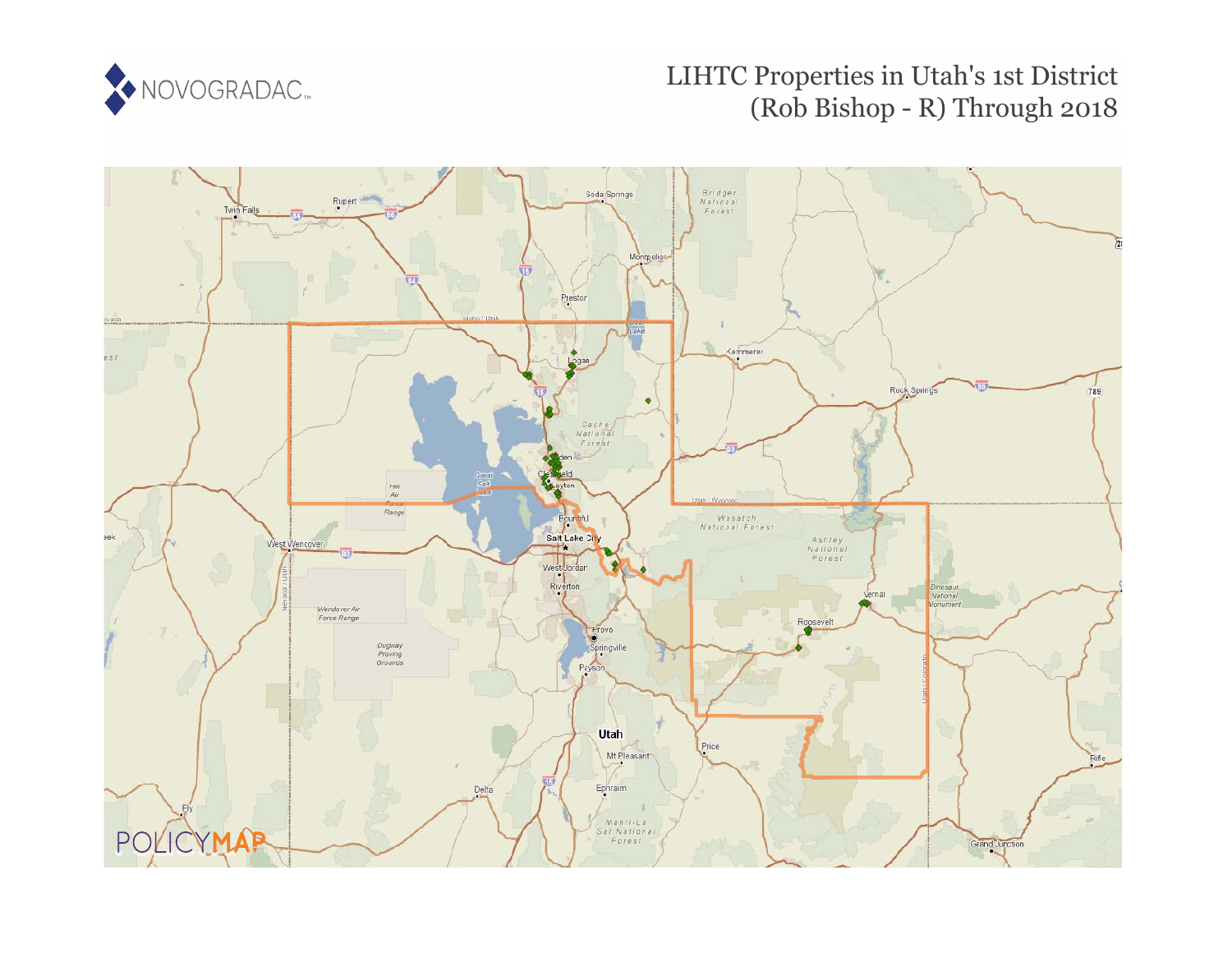| <b>Project Name</b>                 | <b>Address</b>     | City                | <b>State</b> | <b>Zip Code</b> | Nonprofit<br><b>Sponsor</b> | <b>Allocation</b><br>Year | <b>Annual</b><br><b>Allocated</b><br><b>Amount</b> | <b>Year Placed</b><br>in Service | <b>Construction Type</b>              | <b>Total</b><br><b>Units</b> | Low<br><b>Income</b><br><b>Units</b> | <b>Rent</b> or<br>Income<br><b>Ceiling</b> | <b>Credit</b><br>Percentage          | Tax-<br><b>Exempt</b><br><b>Bond</b> | <b>HUD Multi-Family</b><br><b>Financing/Rental</b><br><b>Assistance</b> |
|-------------------------------------|--------------------|---------------------|--------------|-----------------|-----------------------------|---------------------------|----------------------------------------------------|----------------------------------|---------------------------------------|------------------------------|--------------------------------------|--------------------------------------------|--------------------------------------|--------------------------------------|-------------------------------------------------------------------------|
| JERRY BURNETT APARTMENTS            | 270 NORTH 300 WEST | KAYSVILLE           | UT           | 84037-0000      | No                          | 2015                      | \$165,250                                          | 2016                             | Both New Construction 25<br>and $A/R$ |                              | 25                                   | 60% AMGI                                   | Both 30% and<br>70% present<br>value | No                                   | No                                                                      |
| RICHER PLACE APARTMENTS             | 1581 UTE BLVD.     | PARK CITY           | UT           | 84098-0000      | No                          | 2015                      | \$254,764                                          | 2016                             | <b>New Construction</b>               | 28                           | 25                                   | 60% AMGI                                   | 70 % present<br>value                | No                                   | No                                                                      |
| CROWN AT COTTONWOOD<br><b>CREEK</b> | 192 S. 100 E.      | <b>ROOSEVELT</b>    | $_{\rm UT}$  | 84066-0000      | $\mathbf{N}\mathbf{o}$      | 2017                      | \$56,611                                           | 2017                             | New Construction                      | $\overline{4}$               | $\overline{4}$                       | 60% AMGI                                   | 70 % present<br>value                | $_{\rm No}$                          | $\mathbf{No}$                                                           |
| <b>CROWN AT WATTERSON</b>           | 5968 S. 2700 W     | ROY                 | UT           | 84067-0000      | No                          | 2018                      | \$64,952                                           | 2017                             | Acquisition and Rehab 6               |                              | 6                                    |                                            | Both 30% and<br>70% present<br>value |                                      | No                                                                      |
| BRIGHAM PLACE - II                  | 200 EAST 850 SOUTH | <b>BRIGHAM CITY</b> | $_{\rm UT}$  | 84302-0000      | $\rm No$                    | 2016                      | \$446,497                                          | 2018                             | New Construction                      | 48                           | $\bf{42}$                            | 60% AMGI                                   | 70 % present<br>value                |                                      | $\rm No$                                                                |
| <b>REVELLE APTS</b>                 | 2485 MONROE BLVD   | <b>OGDEN</b>        | UT           | 84401           |                             | 1987                      | \$0\$                                              | 1987                             | Acquisition and Rehab 12              |                              | 12                                   |                                            | Not Indicated                        |                                      |                                                                         |
| PEERY APTS                          | 2461 ADAMS AVE     | <b>OGDEN</b>        | $_{\rm{UT}}$ | 84401           |                             | 1987                      | ${\bf S0}$                                         | 1987                             | Acquisition and Rehab 14              |                              | $14\,$                               |                                            | Not Indicated                        |                                      |                                                                         |
| <b>MOUNTAIN VIEW APTS</b>           | 563 W 24TH ST      | <b>OGDEN</b>        | UT           | 84401           |                             | 1987                      | \$0\$                                              | 1987                             | Acquisition and Rehab 30              |                              | 30                                   |                                            | Not Indicated                        |                                      |                                                                         |
| <b>LAKE VIEW HEIGHTS APTS</b>       | 1755 S 200 E       | <b>CLEARFIELD</b>   | UT           | 84015           |                             | 1987                      | $\$0$                                              | 1987                             | Acquisition and Rehab 83              |                              | 83                                   |                                            | Not Indicated                        |                                      |                                                                         |
| <b>EVERGREEN APTS</b>               | 3455 IOWA AVE      | <b>OGDEN</b>        | UT           | 84403           |                             | 1987                      | \$0\$                                              | 1987                             | Acquisition and Rehab 30              |                              | 30                                   |                                            | Not Indicated                        |                                      |                                                                         |
| <b>FONTENELLE APTS</b>              | 2465 MONROE BLVD   | <b>OGDEN</b>        | UT           | 84401           |                             | 1988                      | \$0\$                                              | 1988                             | Acquisition and Rehab 10              |                              | 10                                   |                                            | Not Indicated                        |                                      |                                                                         |
| APPLE TREE APTS                     | 691 S 600 E        | <b>BRIGHAM CITY</b> | UT           | 84302           |                             | 1989                      | $\$0$                                              | 1989                             | New Construction                      | 24                           | 24                                   |                                            | Not Indicated                        |                                      |                                                                         |
| <b>TWIN TREES APTS</b>              | 275 S FT LN        | LAYTON              | UT           | 84041           |                             | 1989                      | SO                                                 | 1990                             | <b>New Construction</b>               | 43                           | 43                                   |                                            | Not Indicated                        |                                      |                                                                         |
| <b>GREENBRIAR</b>                   | 210 S 300 E        | <b>SMITHFIELD</b>   | UT           | 84335           |                             | 1989                      | ${\bf S0}$                                         | 1991                             | <b>New Construction</b>               | 40                           | 40                                   |                                            | Not Indicated                        |                                      |                                                                         |
| <b>MARION HOTEL</b>                 | 184 25TH ST        | <b>OGDEN</b>        | UT           | 84401           | No                          | 1992                      | \$161,543                                          | 1992                             | Acquisition and Rehab 86              |                              | 86                                   |                                            | Not Indicated No                     |                                      |                                                                         |

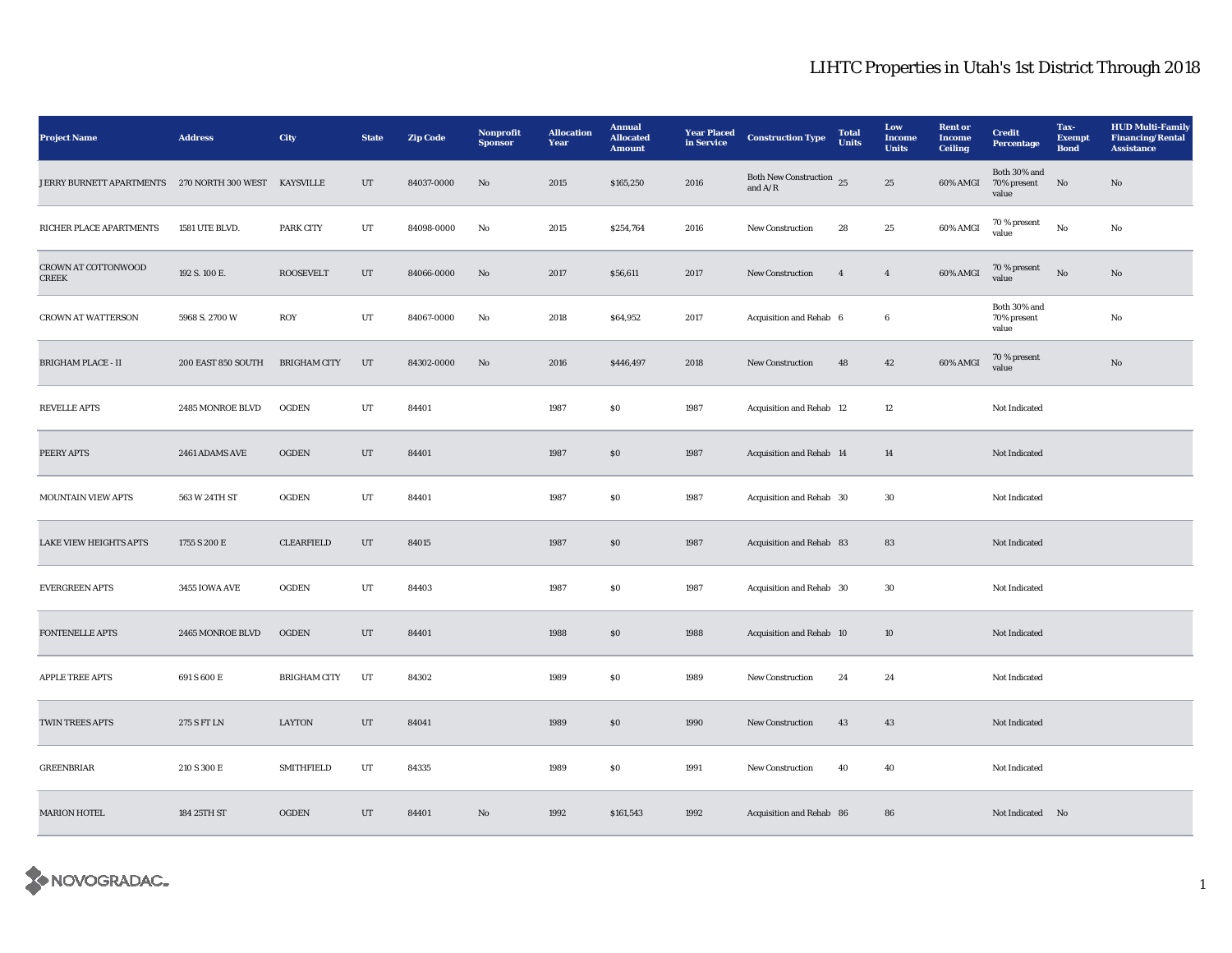| <b>Project Name</b>          | <b>Address</b>                     | City                | <b>State</b> | <b>Zip Code</b> | Nonprofit<br><b>Sponsor</b> | <b>Allocation</b><br>Year | <b>Annual</b><br><b>Allocated</b><br><b>Amount</b> | <b>Year Placed</b><br>in Service | <b>Construction Type</b> | <b>Total</b><br>Units | Low<br>Income<br><b>Units</b> | <b>Rent or</b><br><b>Income</b><br><b>Ceiling</b> | <b>Credit</b><br><b>Percentage</b>   | Tax-<br><b>Exempt</b><br><b>Bond</b> | <b>HUD Multi-Family</b><br><b>Financing/Rental</b><br><b>Assistance</b> |
|------------------------------|------------------------------------|---------------------|--------------|-----------------|-----------------------------|---------------------------|----------------------------------------------------|----------------------------------|--------------------------|-----------------------|-------------------------------|---------------------------------------------------|--------------------------------------|--------------------------------------|-------------------------------------------------------------------------|
| <b>COUNTRY PINES PHASE I</b> | 1748 WEST 1800 NORTH CLINTON       |                     | UT           | 84015-0000      | No                          | 1992                      | \$111,726                                          | 1993                             | New Construction         | 47                    | 47                            | 60% AMGI                                          | 70 % present<br>value                | $\mathbf{No}$                        | No                                                                      |
| <b>MEADOW VIEW I</b>         | 530 SOUTH 70 EAST                  | <b>KAMAS</b>        | UT           | 84036-0000      | $\mathbf{N}\mathbf{o}$      | 1992                      | \$6,949                                            | 1993                             | <b>New Construction</b>  | 8                     | 8                             | 60% AMGI                                          | 30 % present<br>value                | No                                   | $\mathbf{N}\mathbf{o}$                                                  |
| FORT LANE SENIOR APTS.       | 300 NORTH FORT LANE LAYTON         |                     | UT           | 84041-0000      | No                          | 1991                      | \$311,111                                          | 1993                             | New Construction         | 100                   | 100                           | 60% AMGI                                          | 70 % present<br>value                | No                                   | No                                                                      |
| ELK MEADOWS APTS.            | 2627 KILBY ROAD                    | PARK CITY           | UT           | 84098           |                             | 1991                      | S <sub>0</sub>                                     | 1993                             | <b>New Construction</b>  | 96                    | 96                            |                                                   | Not Indicated                        |                                      | No                                                                      |
| <b>MARION HOTEL</b>          | 184 25TH STREET                    | <b>OGDEN</b>        | UT           | 84401-0000      | No                          | 1992                      | \$161,543                                          | 1993                             | Acquisition and Rehab 86 |                       | 86                            | 50% AMGI                                          | 30 % present<br>value                | $\rm\thinspace No$                   | No                                                                      |
| <b>FOOTHILL MANOR I</b>      | 659 NORTH 100 EAST                 | <b>BRIGHAM CITY</b> | $_{\rm{UT}}$ | 84302-0000      | No                          | 1994                      | \$21,379                                           | 1994                             | Acquisition and Rehab 14 |                       | 14                            | 60% AMGI                                          | $30\,\%$ present<br>value            | No                                   | No                                                                      |
| FOOTHILL MANOR II            | 650 NORTH MAIN                     | <b>BRIGHAM CITY</b> | UT           | 84302-0000      | No                          | 1994                      | \$19,605                                           | 1994                             | Acquisition and Rehab 14 |                       | 14                            | 60% AMGI                                          | 30 % present<br>value                | No                                   | No                                                                      |
| KD APTS.                     | 1460-1490 WEST 25<br><b>NORTH</b>  | <b>CLEARFIELD</b>   | UT           | 84067-0000      | $\mathbf{N}\mathbf{o}$      | 1993                      | \$22,793                                           | 1994                             | <b>New Construction</b>  | 16                    | 8                             | 60% AMGI                                          | 70 % present<br>value                | $\mathbf{No}$                        | No                                                                      |
| <b>LORIN FARR CROWN</b>      | 1183 22ND ST                       | <b>OGDEN</b>        | UT           | 84401           | Yes                         | 1993                      | \$0\$                                              | 1994                             | <b>New Construction</b>  | 13                    | 13                            |                                                   | <b>Not Indicated</b>                 | No                                   |                                                                         |
| MEADOW VIEW II               | 540 SOUTH 70 EAST                  | <b>KAMAS</b>        | $_{\rm{UT}}$ | 84036-0000      | $\mathbf{N}\mathbf{o}$      | 1994                      | \$13,570                                           | 1994                             | New Construction         | 16                    | ${\bf 16}$                    | 60% AMGI                                          | $30\,\%$ present<br>value            | $\rm No$                             | No                                                                      |
| ROSELANE APTS.               | 105 SOUTH FAIRFIELD<br><b>ROAD</b> | <b>LAYTON</b>       | $_{\rm{UT}}$ | 84040-0000      | No                          | 1992                      | \$243,470                                          | 1994                             | New Construction         | 64                    | $\bf{64}$                     | 60% AMGI                                          | 70 % present<br>value                | $_{\rm No}$                          | No                                                                      |
| ROYAL HOTEL                  | 2522 WALL AVENUE                   | <b>OGDEN</b>        | $_{\rm{UT}}$ | 84401-0000      | $\mathbf{N}\mathbf{o}$      | 1993                      | \$25,359                                           | 1994                             | Acquisition and Rehab 22 |                       | 22                            | 60% AMGI                                          | Both 30% and<br>70% present<br>value | No                                   | No                                                                      |
| SNOW CROWN 92                | 667 W 200 N                        | <b>ROOSEVELT</b>    | UT           | 84066           | No                          | 1992                      | $\boldsymbol{\mathsf{S}}\boldsymbol{\mathsf{0}}$   | 1994                             | <b>New Construction</b>  | $\mathbf{2}$          | $\overline{2}$                |                                                   | Not Indicated No                     |                                      |                                                                         |
| MOUNT EYRIE APTS.            | 1225 NORTH 454 EAST NORTH OGDEN    |                     | UT           | 84404-0000      | No                          | 1992                      | \$86,150                                           | 1994                             | Acquisition and Rehab 39 |                       | 38                            | 60% AMGI                                          | Both 30% and<br>70% present<br>value | N <sub>0</sub>                       | No                                                                      |
| <b>WASHINGTON MILL</b>       | 240 DALY AVENUE                    | <b>PARK CITY</b>    | UT           | 84060-0000      | No                          | 1994                      | \$60,946                                           | 1995                             | <b>New Construction</b>  | 8                     | 8                             | 60% AMGI                                          | 70 % present<br>value                | No                                   | No                                                                      |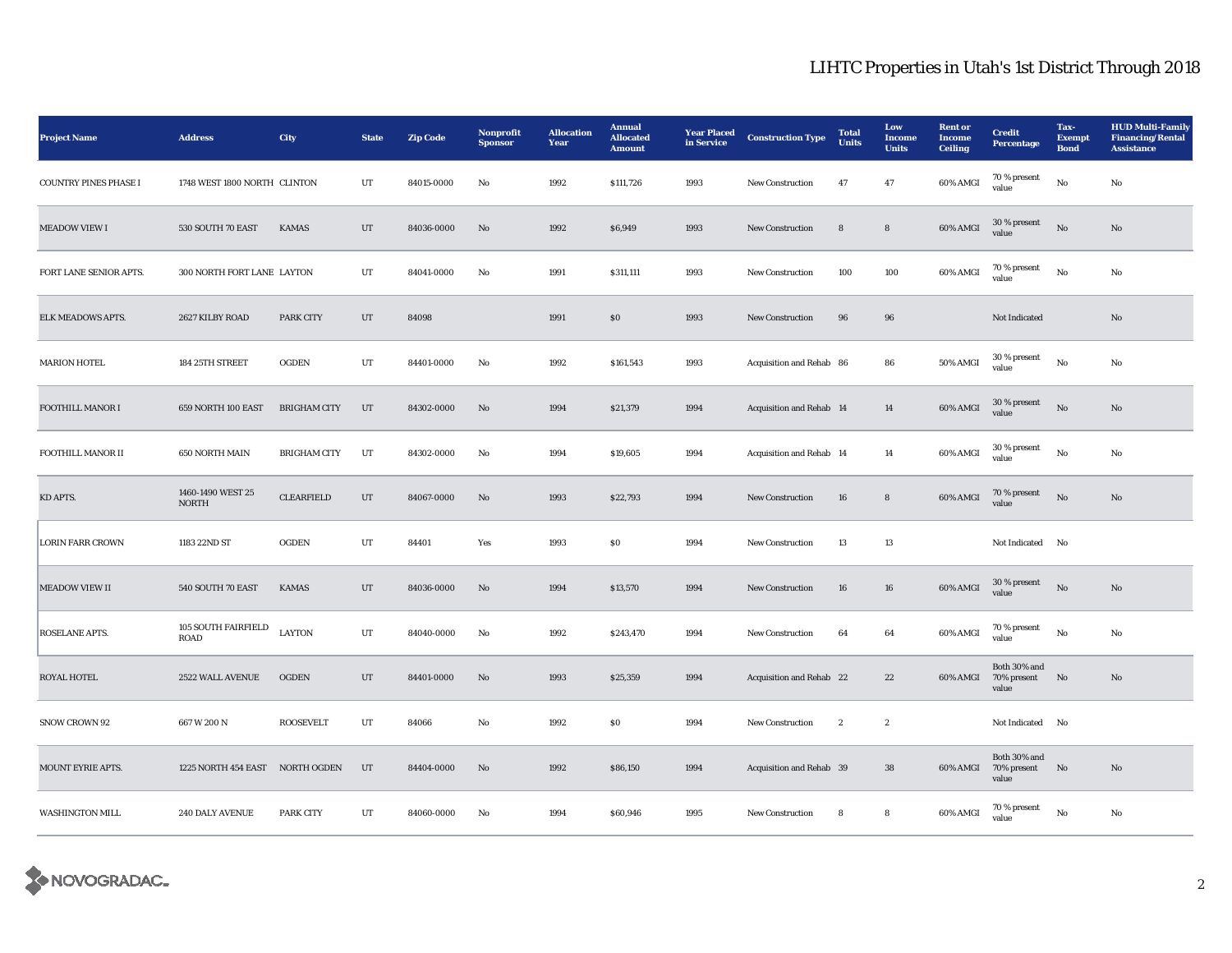| <b>Project Name</b>                             | <b>Address</b>                       | City              | <b>State</b> | <b>Zip Code</b> | Nonprofit<br><b>Sponsor</b> | <b>Allocation</b><br>Year | Annual<br><b>Allocated</b><br><b>Amount</b>      | <b>Year Placed</b><br>in Service | <b>Construction Type</b> | <b>Total</b><br><b>Units</b> | Low<br>Income<br><b>Units</b> | <b>Rent</b> or<br><b>Income</b><br><b>Ceiling</b> | <b>Credit</b><br>Percentage | Tax-<br><b>Exempt</b><br><b>Bond</b> | <b>HUD Multi-Family</b><br><b>Financing/Rental</b><br><b>Assistance</b> |
|-------------------------------------------------|--------------------------------------|-------------------|--------------|-----------------|-----------------------------|---------------------------|--------------------------------------------------|----------------------------------|--------------------------|------------------------------|-------------------------------|---------------------------------------------------|-----------------------------|--------------------------------------|-------------------------------------------------------------------------|
| <b>UNIVERSITY VILLA</b>                         | 672 EAST LAGOON<br><b>STREET</b>     | <b>ROOSEVELT</b>  | UT           | 84066-0000      | $\mathbf{N}\mathbf{o}$      | 1994                      | \$18,785                                         | 1995                             | <b>New Construction</b>  | $\overline{4}$               | $\overline{4}$                | 60% AMGI                                          | 70 % present<br>value       | $\mathbf{No}$                        | $\mathbf{N}\mathbf{o}$                                                  |
| RIDGEVIEW APTS.                                 | 710 NORTH<br>WASHINGTON              | <b>OGDEN</b>      | UT           | 84404-0000      | No                          | 1994                      | \$304,048                                        | 1995                             | <b>New Construction</b>  | 79                           | 79                            | 60% AMGI                                          | 70 % present<br>value       | $\mathbf{No}$                        | No                                                                      |
| <b>MYTON CROWN</b>                              | 55 E 100 N                           | <b>MYTON</b>      | UT           |                 |                             | 1994                      | \$0\$                                            | 1995                             | <b>New Construction</b>  | 3                            | 3                             |                                                   | Not Indicated               |                                      |                                                                         |
| MOUNTAIN GLEN APTS.                             | 5725 WASATCH DRIVE SOUTH OGDEN       |                   | UT           | 84403-0000      | No                          | 1994                      | \$257,838                                        | 1995                             | <b>New Construction</b>  | 80                           | 66                            | 60% AMGI                                          | 70 % present<br>value       | $\mathbf{No}$                        | No                                                                      |
| COTTONWOOD APTS. I                              | 315 EAST 300 SOUTH                   | <b>ROOSEVELT</b>  | UT           | 84066           |                             | 1994                      | \$0\$                                            | 1995                             | <b>New Construction</b>  | 34                           | 34                            |                                                   | Not Indicated               |                                      | No                                                                      |
| <b>ASPEN VILLAS</b>                             | 1863 KEARNS BLVD.                    | <b>PARK CITY</b>  | UT           | 84060           | No                          | 1996                      | $\$0$                                            | 1996                             | <b>New Construction</b>  | 88                           | 88                            |                                                   | Not Indicated Yes           |                                      | No                                                                      |
| <b>SILVER MEADOWS ESTATES</b>                   | 1935 COOKE DRIVE                     | <b>PARK CITY</b>  | UT           | 84060           |                             | 1994                      | \$0\$                                            | 1996                             | <b>New Construction</b>  | 14                           | $14\,$                        |                                                   | Not Indicated               |                                      | No                                                                      |
| RIVERWALK APTS.                                 | 781 SOUTH RIVERWALK<br><b>DRIVE</b>  | LOGAN             | $_{\rm{UT}}$ | 84321           |                             | 1994                      | ${\bf S0}$                                       | 1996                             | <b>New Construction</b>  | 88                           | 88                            |                                                   | Not Indicated               |                                      | No                                                                      |
| IRON HORSE PARK APTS.                           | 1674 LOWER IRON<br><b>HORSE LOOP</b> | <b>PARK CITY</b>  | $_{\rm{UT}}$ | 84060           |                             | 1993                      | \$0                                              | 1996                             | <b>New Construction</b>  | 94                           | 94                            |                                                   | Not Indicated               |                                      | No                                                                      |
| COUNTRY VILLA APTS.                             | 588 EAST 650 NORTH                   | <b>ROOSEVELT</b>  | UT           | 84066           |                             | 1994                      | ${\bf S0}$                                       | 1996                             | New Construction         | $\overline{4}$               | $\overline{4}$                |                                                   | Not Indicated               |                                      | No                                                                      |
| <b>NORTH POINTE APTS.</b>                       | 1580 NORTH 200 EAST LOGAN            |                   | UT           | 84321-0000      | No                          | 1994                      | \$302,687                                        | 1996                             | <b>New Construction</b>  | 80                           | 80                            | 60% AMGI                                          | 70 % present<br>value       | No                                   | No                                                                      |
| <b>HEATHER ESTATES I</b>                        | 25 EAST 1800 SOUTH                   | <b>CLEARFIELD</b> | UT           | 84015           | No                          | 1997                      | $\$0$                                            | 1997                             | New Construction         | 108                          | 108                           |                                                   | Not Indicated Yes           |                                      | No                                                                      |
| <b>HEATHER ESTATES II</b>                       | <b>25 EAST 1800 SOUTH</b>            | <b>CLEARFIELD</b> | UT           | 84015-0000      | No                          | 1997                      | \$152,684                                        | 1997                             | <b>New Construction</b>  | 48                           | 48                            | 60% AMGI                                          | $30$ % present value        | $\mathbf{N}\mathbf{o}$               | No                                                                      |
| <b>COUNTRY PINES RETIREMENT</b><br><b>MANOR</b> | 1706 WEST 1800 NORTH CLINTON         |                   | UT           | 84015-0000      | No                          | 1998                      | \$132,902                                        | 1998                             | New Construction         | 63                           | ${\bf 58}$                    | 60% AMGI                                          | 30 % present<br>value       | $\rm No$                             | No                                                                      |
| TREMONTON VILLAGE APTS.                         | 730 WEST 960 SOUTH TREMONTON         |                   | UT           | 84337           | Yes                         | 1996                      | $\boldsymbol{\mathsf{S}}\boldsymbol{\mathsf{0}}$ | 1998                             | Acquisition and Rehab 24 |                              | 24                            |                                                   | Not Indicated No            |                                      | No                                                                      |

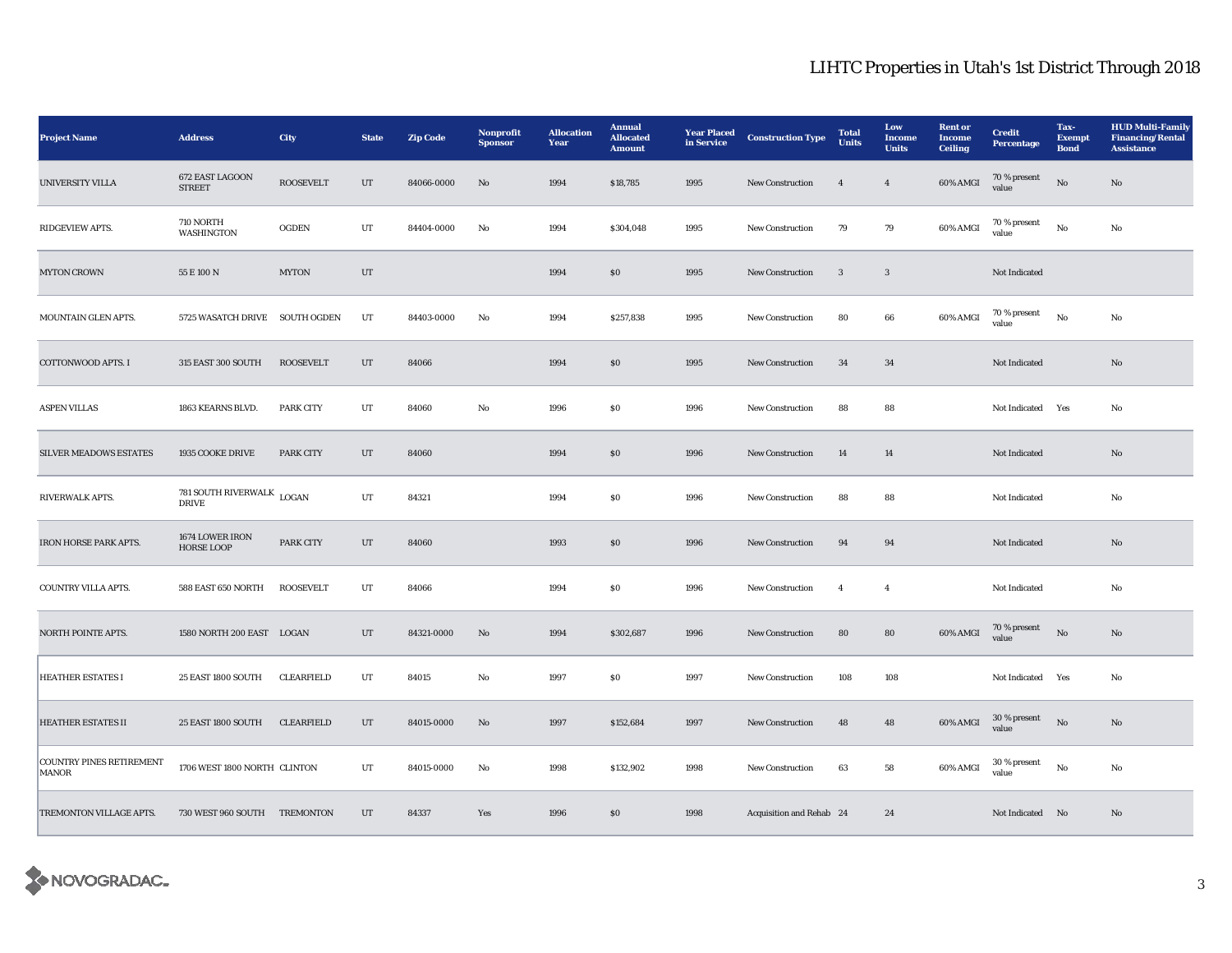| <b>Project Name</b>          | <b>Address</b>                  | <b>City</b>         | <b>State</b> | <b>Zip Code</b> | <b>Nonprofit</b><br><b>Sponsor</b> | <b>Allocation</b><br>Year | <b>Annual</b><br><b>Allocated</b><br><b>Amount</b> | <b>Year Placed</b><br>in Service | <b>Construction Type</b>  | <b>Total</b><br><b>Units</b> | Low<br><b>Income</b><br><b>Units</b> | <b>Rent or</b><br>Income<br><b>Ceiling</b> | <b>Credit</b><br><b>Percentage</b> | Tax-<br><b>Exempt</b><br><b>Bond</b> | <b>HUD Multi-Family</b><br><b>Financing/Rental</b><br><b>Assistance</b> |
|------------------------------|---------------------------------|---------------------|--------------|-----------------|------------------------------------|---------------------------|----------------------------------------------------|----------------------------------|---------------------------|------------------------------|--------------------------------------|--------------------------------------------|------------------------------------|--------------------------------------|-------------------------------------------------------------------------|
| <b>ASHLEY VALLEY APTS.</b>   | 1320 WEST MAIN                  | <b>VERNAL</b>       | UT           | 84078           | No                                 | 1997                      | SO.                                                | 1999                             | <b>New Construction</b>   | $32\,$                       | $32\,$                               |                                            | <b>Not Indicated</b>               | No                                   | No                                                                      |
| COTTONWOOD APTS. II          | 315 EAST 300 SOUTH              | <b>ROOSEVELT</b>    | $_{\rm{UT}}$ | 84066           | $\mathbf{No}$                      | 1998                      | $\$0$                                              | 1999                             | New Construction          | 20                           | 20                                   |                                            | Not Indicated No                   |                                      | No                                                                      |
| <b>LOGAN POINTE APTS.</b>    | 1320 NORTH 200 EAST LOGAN       |                     | UT           | 84341-0000      | No                                 | 1998                      | \$450,000                                          | 1999                             | <b>New Construction</b>   | 93                           | 93                                   | 60% AMGI                                   | 70 % present<br>value              | $_{\rm No}$                          | No                                                                      |
| <b>OAKSTONE APTS.</b>        | 1550 SOUTH 1000 EAST CLEARFIELD |                     | UT           | 84015           | $\rm No$                           | 1998                      | ${\bf S0}$                                         | 1999                             | New Construction          | 210                          | 105                                  |                                            | Not Indicated Yes                  |                                      | No                                                                      |
| TREMONTON CROWN 97           | 360 N 400 W                     | <b>TREMONTON</b>    | UT           | 84337           | $\rm No$                           | 1997                      | ${\bf S0}$                                         | 1999                             | New Construction          | 8                            | 8                                    |                                            | Not Indicated No                   |                                      |                                                                         |
| <b>WASHINGTON PARK APTS.</b> | 170 N. WASHINGTON<br>BLVD.      | <b>OGDEN</b>        | UT           | 84404-0000      | No                                 | 1997                      | \$380,902                                          | 1999                             | <b>New Construction</b>   | 84                           | 84                                   | 60% AMGI                                   | $70\,\%$ present<br>value          | $_{\rm No}$                          | No                                                                      |
| <b>BRITTANY GREENS APTS.</b> | 460 WESTLAND DRIVE BRIGHAM CITY |                     | UT           | 84302           | No                                 | 1998                      | \$0                                                | 2000                             | New Construction          | 90                           | 80                                   |                                            | Not Indicated No                   |                                      | No                                                                      |
| <b>COUNTRY OAKS APTS.</b>    | 1480 SOUTH 1000 EAST CLEARFIELD |                     | UT           | 84015-0000      | No                                 | 2000                      | \$155,914                                          | 2000                             | <b>New Construction</b>   | 72                           | 72                                   | 60% AMGI                                   | 30 % present<br>value              | $\rm No$                             | No                                                                      |
| <b>HOLIDAY VILLAGE APTS.</b> | 2200 MONITOR DRIVE<br>#1        | <b>PARK CITY</b>    | UT           | 84060-0000      | No                                 | 2000                      | \$46,550                                           | 2000                             | Acquisition and Rehab 80  |                              | 79                                   | 60% AMGI                                   | $30\,\%$ present<br>value          | $_{\rm No}$                          | No                                                                      |
| <b>COUNTRY WOODS APTS.</b>   | 525 PARK BOULEVARD OGDEN        |                     | UT           | 84401-0000      | No                                 | 2002                      | \$284,312                                          | 2000                             | Acquisition and Rehab 168 |                              | ${\bf 167}$                          | 60% AMGI                                   | $30\,\%$ present<br>value          | $_{\rm No}$                          | $\mathbf{N}\mathbf{o}$                                                  |
| <b>BOX ELDER COMMONS</b>     | 130 EAST 400 NORTH              | <b>BRIGHAM CITY</b> | UT           | 84302-0000      | No                                 | 1999                      | \$62,700                                           | 2001                             | New Construction          | 16                           | $15\,$                               | 60% AMGI                                   | 70 % present<br>value              | No                                   | No                                                                      |
| <b>FAIRVIEW APTS.</b>        | 526 2700 STREET                 | <b>OGDEN</b>        | UT           | 84403           | No                                 | 2001                      | S <sub>0</sub>                                     | 2002                             | Acquisition and Rehab 32  |                              | 32                                   |                                            | Not Indicated No                   |                                      | No                                                                      |
| <b>HANBURY MANOR</b>         | 251 WEST 1600 NORTH LOGAN       |                     | UT           | 84341           | $\rm No$                           | 2000                      | $\$0$                                              | 2002                             | <b>New Construction</b>   | 108                          | 93                                   |                                            | Not Indicated No                   |                                      | No                                                                      |
| <b>HAVEN POINTE</b>          | 2265 SOUTH 1100 WEST WEST HAVEN |                     | UT           | 84401-0000      | No                                 | 2002                      | \$377,511                                          | 2002                             | New Construction          | 192                          | 168                                  | 60% AMGI                                   | 30 % present<br>value              | $\rm No$                             | No                                                                      |
| HOLLY HAVEN APTS.            | 1098 SOUTH 1000 EAST CLEARFIELD |                     | UT           | 84015-0000      | No                                 | 2002                      | \$105,516                                          | 2002                             | Acquisition and Rehab 84  |                              | 84                                   | 60% AMGI                                   | 30 % present<br>value              | $_{\rm No}$                          | No                                                                      |

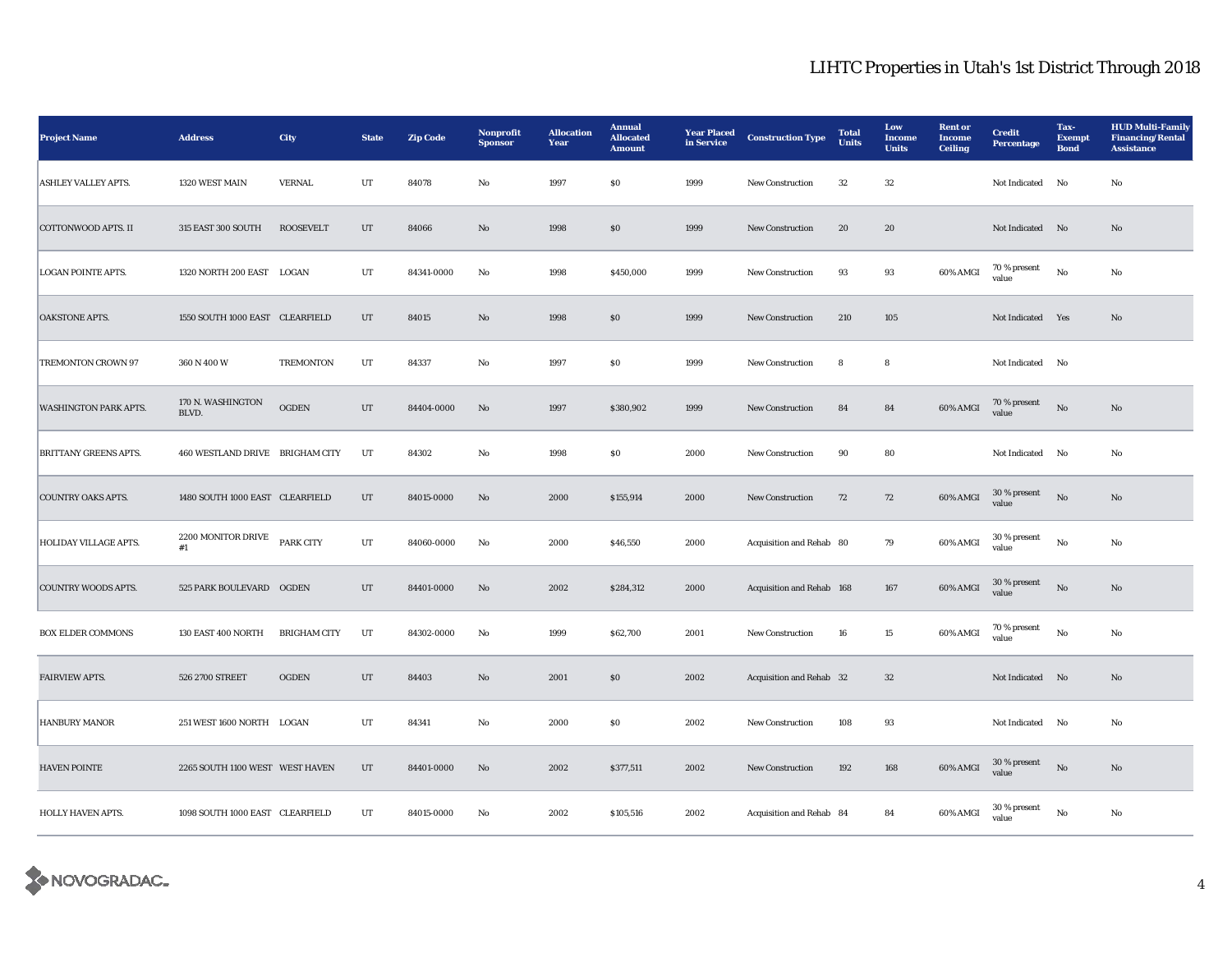| <b>Project Name</b>                          | <b>Address</b>                     | <b>City</b>        | <b>State</b> | <b>Zip Code</b> | <b>Nonprofit</b><br><b>Sponsor</b> | <b>Allocation</b><br>Year | <b>Annual</b><br><b>Allocated</b><br><b>Amount</b> | <b>Year Placed</b><br>in Service | <b>Construction Type</b>  | <b>Total</b><br><b>Units</b> | Low<br><b>Income</b><br><b>Units</b> | <b>Rent</b> or<br><b>Income</b><br><b>Ceiling</b> | <b>Credit</b><br>Percentage             | Tax-<br><b>Exempt</b><br><b>Bond</b> | <b>HUD Multi-Family</b><br><b>Financing/Rental</b><br><b>Assistance</b> |
|----------------------------------------------|------------------------------------|--------------------|--------------|-----------------|------------------------------------|---------------------------|----------------------------------------------------|----------------------------------|---------------------------|------------------------------|--------------------------------------|---------------------------------------------------|-----------------------------------------|--------------------------------------|-------------------------------------------------------------------------|
| VILLAGE SQUARE RETIREMENT 607 EAST 625 SOUTH |                                    | <b>OGDEN</b>       | UT           | 84404           |                                    | 2002                      | $\$0$                                              | 2002                             | Acquisition and Rehab 80  |                              | 80                                   |                                                   | Not Indicated                           |                                      | $\mathbf{N}\mathbf{o}$                                                  |
| STONEHEDGE I APTS.                           | 215 NORTH FAIRFIELD<br><b>ROAD</b> | <b>LAYTON</b>      | UT           | 84041           |                                    | 2002                      | \$0\$                                              | 2002                             | Acquisition and Rehab 48  |                              | 48                                   |                                                   | Not Indicated                           |                                      | No                                                                      |
| HOOVER APTS.                                 | 330 EAST 27TH STREET OGDEN         |                    | UT           | 84401-0000      | No                                 | 2002                      | \$56,947                                           | 2003                             | Acquisition and Rehab 23  |                              | 23                                   | 60% AMGI                                          | Both 30% and<br>70% present<br>value    | No                                   | No                                                                      |
| KINGSTOWNE APTS.                             | 2245 MONROE BLVD                   | OGDEN              | UT           | 84401           | Yes                                | 2003                      | \$0\$                                              | 2004                             | Acquisition and Rehab 48  |                              | 48                                   |                                                   | Not Indicated No                        |                                      | No                                                                      |
| <b>LAYTON POINTE APTS.</b>                   | 355 EAST KNOWLTON<br><b>STREET</b> | <b>LAYTON</b>      | $_{\rm{UT}}$ | 84041           | No                                 | 2004                      | \$0\$                                              | 2004                             | Acquisition and Rehab 96  |                              | 96                                   |                                                   | Not Indicated Yes                       |                                      | No                                                                      |
| <b>VALENCIA</b>                              | 461 27TH STREET                    | <b>OGDEN</b>       | UT           | 84401           | No                                 | 2003                      | \$0\$                                              | 2004                             | Acquisition and Rehab 122 |                              | 122                                  |                                                   | Not Indicated No                        |                                      | No                                                                      |
| <b>VILLA SOUTH APTS.</b>                     | 3757 SOUTH GRANT<br><b>AVENUE</b>  | <b>SOUTH OGDEN</b> | UT           | 84405-0000      | $\mathbf{N}\mathbf{o}$             | 2003                      | \$332,411                                          | 2004                             | Acquisition and Rehab 120 |                              | 120                                  | 60% AMGI                                          | Both 30% and<br>70% present No<br>value |                                      | No                                                                      |
| <b>FRANCIS PEAK VIEW</b>                     | 600 W. MUTTON<br>HOLLOW            | <b>KAYSVILLE</b>   | UT           | 84037           | Yes                                | 2002                      | \$0\$                                              | 2004                             | Acquisition and Rehab 119 |                              | 119                                  |                                                   | Not Indicated No                        |                                      | No                                                                      |
| BEAR RIVER VALLEY APTS.                      | 717 WEST 600 SOUTH                 | <b>TREMONTON</b>   | UT           | 84337-0000      | No                                 | 2003                      | \$102,872                                          | 2005                             | Acquisition and Rehab 32  |                              | 32                                   | 60% AMGI                                          | 30 % present<br>value                   | $\mathbf{N}\mathbf{o}$               | No                                                                      |
| PARKSIDE APTS.                               | 1776 KEARNS BLVD.                  | <b>PARK CITY</b>   | UT           | 84060           | Yes                                | 2004                      | $\$0$                                              | 2005                             | Acquisition and Rehab 42  |                              | 42                                   |                                                   | Not Indicated Yes                       |                                      | No                                                                      |
| <b>TLC EAST</b>                              | 1026 WEST 500 SOUTH VERNAL         |                    | UT           | 84078-0000      | No                                 | 2004                      | \$51,134                                           | 2005                             | <b>New Construction</b>   | 8                            | 8                                    | 60% AMGI                                          | $70\,\%$ present<br>value               | No                                   | No                                                                      |
| <b>TLC WEST</b>                              | 505 EAST LAGOON<br><b>STREET</b>   | <b>ROOSEVELT</b>   | UT           | 84066-0000      | No                                 | 2004                      | \$51,134                                           | 2005                             | New Construction          | 8                            | 8                                    | 60% AMGI                                          | 70 % present<br>value                   | $\mathbf{No}$                        | No                                                                      |
| TREMONTON CROWN 04                           | 360 WEST 400 NORTH TREMONTON       |                    | UT           | 84337           | No                                 | 2004                      | \$0\$                                              | 2005                             | <b>New Construction</b>   | $\overline{4}$               | $\overline{4}$                       |                                                   | Not Indicated                           | N <sub>0</sub>                       | No                                                                      |
| <b>ASPEN COURT</b>                           | 550 W. 1800 N.                     | LOGAN              | UT           | 84321-0000      | No                                 | 2004                      | \$721,127                                          | 2006                             | New Construction          | 71                           | 70                                   | 60% AMGI                                          | 70 % present<br>value                   | No                                   | No                                                                      |
| <b>CROWN VILLAGE APTS.</b>                   | 390 NORTH 270 WEST TREMONTON       |                    | UT           | 84337           | No                                 | 2004                      | \$175,744                                          | 2006                             | <b>New Construction</b>   | 24                           | 24                                   |                                                   | 60% AMGI Not Indicated No               |                                      | No                                                                      |

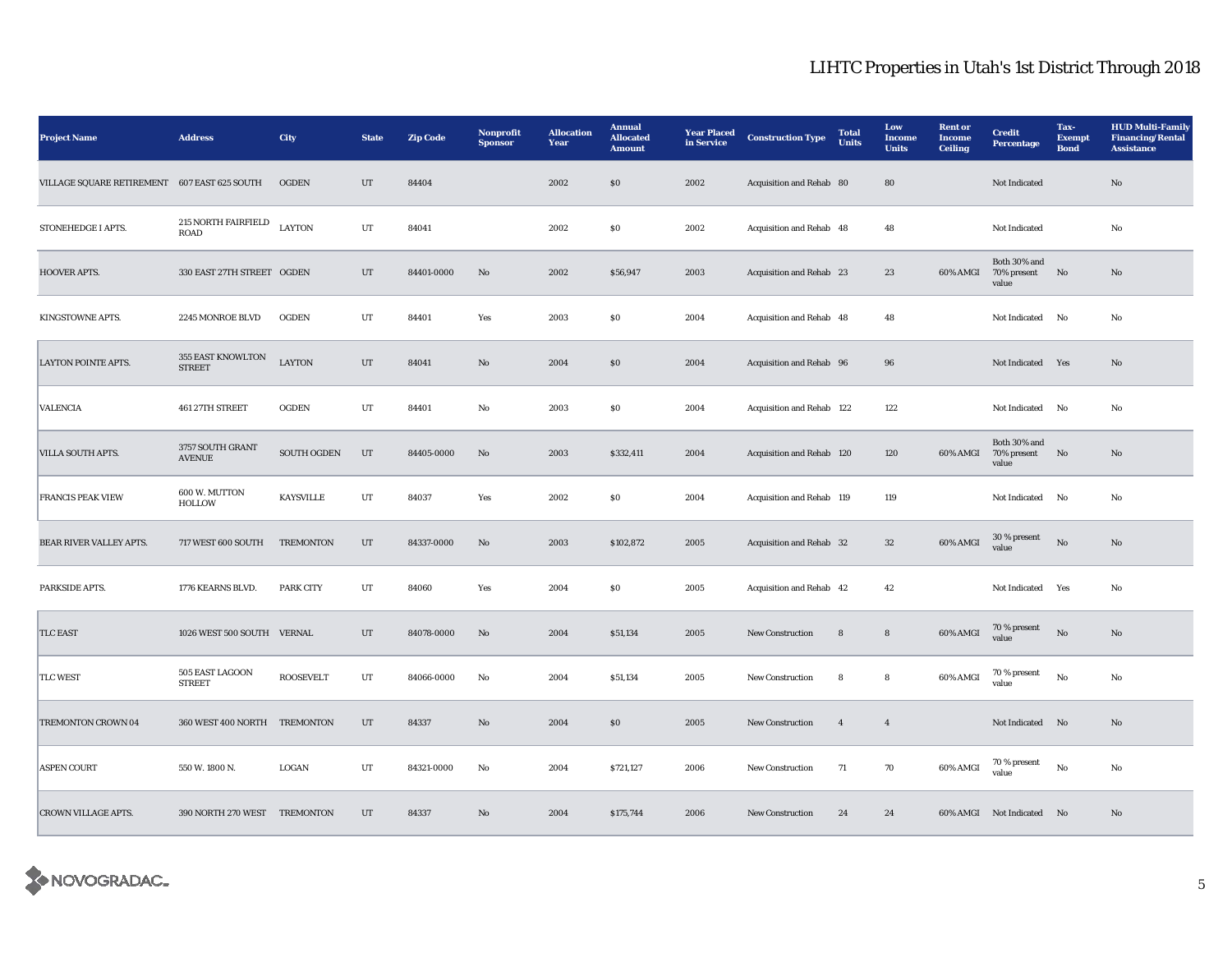| <b>Project Name</b>                | <b>Address</b>                      | City             | <b>State</b> | <b>Zip Code</b> | Nonprofit<br><b>Sponsor</b> | <b>Allocation</b><br>Year | <b>Annual</b><br><b>Allocated</b><br><b>Amount</b> | <b>Year Placed</b><br>in Service | <b>Construction Type</b>  | <b>Total</b><br><b>Units</b> | Low<br><b>Income</b><br><b>Units</b> | <b>Rent or</b><br>Income<br><b>Ceiling</b> | <b>Credit</b><br><b>Percentage</b> | Tax-<br><b>Exempt</b><br><b>Bond</b> | <b>HUD Multi-Family</b><br><b>Financing/Rental</b><br><b>Assistance</b> |
|------------------------------------|-------------------------------------|------------------|--------------|-----------------|-----------------------------|---------------------------|----------------------------------------------------|----------------------------------|---------------------------|------------------------------|--------------------------------------|--------------------------------------------|------------------------------------|--------------------------------------|-------------------------------------------------------------------------|
| <b>ST. BENEDICT'S MANOR I</b>      | 3000 POLK AVENUE                    | <b>OGDEN</b>     | UT           | 84403           | No                          | 2005                      | \$542,047                                          | 2006                             | Acquisition and Rehab 100 |                              | 100                                  | 60% AMGI                                   | <b>Not Indicated</b>               | No                                   | No                                                                      |
| TAMLYN APTS.                       | 1121 SULLIVAN ROAD                  | <b>OGDEN</b>     | $_{\rm{UT}}$ | 84403           | $\mathbf{N}\mathbf{o}$      | 2005                      | \$100,000                                          | 2006                             | Acquisition and Rehab 35  |                              | 35                                   |                                            | 60% AMGI Not Indicated No          |                                      | No                                                                      |
| VICTORIA RIDGE RETIREMENT          | <b>1024 CHILDS AVENUE</b>           | <b>OGDEN</b>     | UT           | 84404-0000      | No                          | 2005                      | \$370,300                                          | 2006                             | <b>New Construction</b>   | 48                           | 48                                   | 60% AMGI                                   | 70 % present<br>value              | No                                   | No                                                                      |
| HOPE APTS.                         | 524 NORTH FAIRFIELD<br><b>ROAD</b>  | <b>LAYTON</b>    | $_{\rm{UT}}$ | 84041-0000      | $\mathbf{N}\mathbf{o}$      | 2004                      | \$73,761                                           | 2006                             | New Construction          | 10                           | 10 <sup>10</sup>                     | 60% AMGI                                   | 70 % present<br>value              | No                                   | No                                                                      |
| CROWN AT MEADOW VILLAGE            | 2372 WEST 700 SOUTH VERNAL          |                  | UT           | 84078           | $\rm No$                    | 2005                      | \$44,304                                           | 2007                             | New Construction          | $\overline{4}$               | $\overline{4}$                       | 60% AMGI                                   | Not Indicated No                   |                                      | No                                                                      |
| SPRING HOLLOW APTS.                | 1360 NORTH 200 EAST LOGAN           |                  | UT           | 84321-0000      | No                          | 2007                      | \$312,401                                          | 2007                             | Acquisition and Rehab 50  |                              | 50                                   | 60% AMGI                                   | 30 % present<br>value              | No                                   | No                                                                      |
| <b>ST. BENEDICT'S MANOR II</b>     | 1469 DARLING STREET OGDEN           |                  | UT           | 84403-0000      | No                          | 2006                      | \$250,500                                          | 2007                             | Acquisition and Rehab 40  |                              | 40                                   | 60% AMGI                                   | 30 % present<br>value              | No                                   | No                                                                      |
| STONERIDGE APTS.                   | 158 EAST 800 SOUTH                  | <b>ROOSEVELT</b> | UT           | 84066           | Yes                         | 2006                      | \$205,370                                          | 2007                             | Acquisition and Rehab 48  |                              | 48                                   | 60% AMGI                                   | Not Indicated No                   |                                      | No                                                                      |
| <b>THE SPRINGS</b>                 | 1336 WEST 800 SOUTH LOGAN           |                  | UT           | 84321           | No                          | 2006                      | \$943,500                                          | 2007                             | <b>New Construction</b>   | 64                           | 64                                   | 60% AMGI                                   | Not Indicated No                   |                                      | No                                                                      |
| <b>UNITY PLACE</b>                 | 564 SOUTH 500 EAST                  | <b>VERNAL</b>    | $_{\rm{UT}}$ | 84078           |                             | 2005                      | $\boldsymbol{\mathsf{S}}\boldsymbol{\mathsf{O}}$   | 2007                             | <b>New Construction</b>   | $2\sqrt{2}$                  | $2\sqrt{2}$                          |                                            | Not Indicated                      |                                      | No                                                                      |
| <b>NEWPARK STUDIOS</b>             | 1436 UTE BOULEVARD PARK CITY        |                  | UT           | 84098           |                             | 2007                      | $\$0$                                              | 2007                             | <b>New Construction</b>   | 38                           | 38                                   |                                            | Not Indicated                      |                                      | No                                                                      |
| WILLOWWOOD APTS.                   | 409 WEST 300 SOUTH LOGAN            |                  | $_{\rm{UT}}$ | 84321           |                             | 2007                      | $\boldsymbol{\mathsf{S}}\boldsymbol{\mathsf{O}}$   | 2008                             | New Construction          | 41                           | 41                                   |                                            | Not Indicated                      |                                      | No                                                                      |
| THE SPRINGS AT LOGAN RIVER         | 1791 1789 SOUTH 1280<br><b>WEST</b> | LOGAN            | UT           | 84321           |                             | 2007                      | $\boldsymbol{\mathsf{S}}\boldsymbol{\mathsf{O}}$   | 2008                             | New Construction          | 60                           | 60                                   |                                            | Not Indicated                      |                                      | No                                                                      |
| THE SPRINGS AT LOGAN RIVER II WEST | 1720 & 1722 SOUTH 1150              | <b>LOGAN</b>     | UT           | 84321           |                             | 2007                      | $\boldsymbol{\mathsf{S}}\boldsymbol{\mathsf{0}}$   | 2008                             | <b>New Construction</b>   | 64                           | 64                                   |                                            | Not Indicated                      |                                      | No                                                                      |
| STONEHEDGE II APTS.                | 221 NORTH FAIRFILED<br><b>ROAD</b>  | <b>LAYTON</b>    | UT           | 84041           |                             | 2008                      | SO.                                                | 2008                             | Acquisition and Rehab 48  |                              | 48                                   |                                            | Not Indicated                      |                                      | No                                                                      |

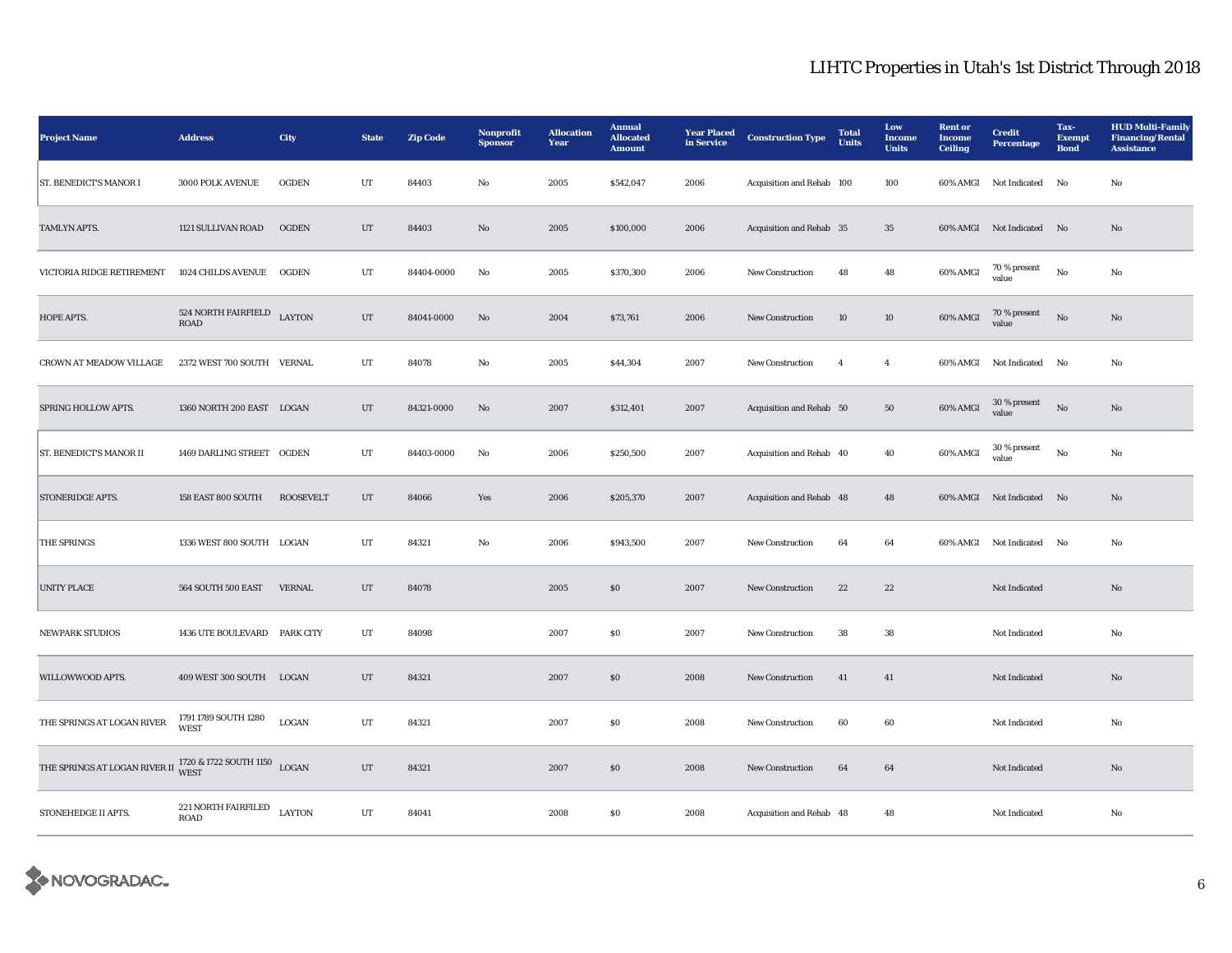| <b>Project Name</b>                                                                                       | <b>Address</b>                              | City                         | <b>State</b> | <b>Zip Code</b> | Nonprofit<br><b>Sponsor</b> | <b>Allocation</b><br>Year | <b>Annual</b><br><b>Allocated</b><br><b>Amount</b> | <b>Year Placed</b><br>in Service | <b>Construction Type</b> | <b>Total</b><br><b>Units</b> | Low<br>Income<br><b>Units</b> | <b>Rent</b> or<br><b>Income</b><br><b>Ceiling</b> | <b>Credit</b><br>Percentage | Tax-<br><b>Exempt</b><br><b>Bond</b> | <b>HUD Multi-Family</b><br><b>Financing/Rental</b><br><b>Assistance</b> |
|-----------------------------------------------------------------------------------------------------------|---------------------------------------------|------------------------------|--------------|-----------------|-----------------------------|---------------------------|----------------------------------------------------|----------------------------------|--------------------------|------------------------------|-------------------------------|---------------------------------------------------|-----------------------------|--------------------------------------|-------------------------------------------------------------------------|
| <b>MCGREGOR APTS.</b>                                                                                     | 810 25TH STREET                             | <b>OGDEN</b>                 | UT           | 84401           | No                          | 2007                      | S <sub>0</sub>                                     | 2008                             | Acquisition and Rehab 55 |                              | 55                            |                                                   | Not Indicated No            |                                      | No                                                                      |
| <b>KARA MANOR APTS.</b>                                                                                   | 4940 SOUTH 425 WEST                         | WASHINGTON<br><b>TERRACE</b> | $_{\rm UT}$  | 84405-0000      | No                          | 2007                      | \$233,303                                          | 2008                             | Acquisition and Rehab 44 |                              | 43                            | 60% AMGI                                          | 30 % present<br>value       | $\mathbf{No}$                        | No                                                                      |
| <b>COUNTRYSIDE APTS.</b>                                                                                  | 650 NORTH<br>WASHINGTON<br><b>BOULEVARD</b> | <b>OGDEN</b>                 | $_{\rm{UT}}$ | 84404           |                             | 2008                      | \$0\$                                              | 2008                             | Acquisition and Rehab 72 |                              | $72\,$                        |                                                   | Not Indicated               |                                      | No                                                                      |
| <b>BRAMBLEWOOD APTS.</b>                                                                                  | 174 E. DAN STREET                           | <b>OGDEN</b>                 | $_{\rm UT}$  | 84404           |                             | 2008                      | $\$0$                                              | 2008                             | Acquisition and Rehab 68 |                              | 68                            |                                                   | Not Indicated               |                                      | No                                                                      |
| THE SPRINGS AT LOGAN RIVER III $_{\rm WEST}^{1780\text{ \& }1778\text{ }\rm{SOUTH}}$ 1120 $_{\rm{LOGAN}}$ |                                             |                              | $_{\rm{UT}}$ | 84321           |                             | 2009                      | ${\bf S0}$                                         | 2009                             | New Construction         | 56                           | ${\bf 56}$                    |                                                   | Not Indicated               |                                      | $\mathbf{No}$                                                           |
| RIVER PARK SENIOR HOUSING I                                                                               | 784 RIVERWALK<br><b>PARKWAY</b>             | LOGAN                        | UT           | 84321-0000      | No                          | 2007                      | \$337,726                                          | 2009                             | <b>New Construction</b>  | 22                           | 22                            | 60% AMGI                                          | 70 % present<br>value       | No                                   | No                                                                      |
| RIVER PARK SENIOR HOUSING II 784 RIVERWALK                                                                |                                             | LOGAN                        | UT           | 84321-0000      | No                          | 2008                      | \$153,589                                          | 2009                             | <b>New Construction</b>  | 18                           | 18                            | 60% AMGI                                          | 70 % present<br>value       | $\mathbf{N}\mathbf{o}$               | No                                                                      |
| LIBERTY JUNCTION APTS.                                                                                    | 2353 JUNCTION WAY                           | <b>OGDEN</b>                 | UT           | 84401-0000      | No                          | 2007                      | \$806,735                                          | 2009                             | <b>New Construction</b>  | 93                           | 65                            | 60% AMGI                                          | $70\,\%$ present<br>value   | No                                   | No                                                                      |
| STONEHEDGE III APTS.                                                                                      | 225 NORTH FAIRFIELD<br><b>ROAD</b>          | <b>LAYTON</b>                | $_{\rm{UT}}$ | 84041           |                             | 2008                      | S <sub>0</sub>                                     | 2010                             | Acquisition and Rehab 60 |                              | 60                            |                                                   | Not Indicated               |                                      | No                                                                      |
| MADISON MANOR APTS.                                                                                       | 2434 MADISON AVENUE OGDEN                   |                              | UT           | 84401           |                             | 2009                      | $\$0$                                              | 2010                             | Acquisition and Rehab 46 |                              | 46                            |                                                   | Not Indicated               |                                      | No                                                                      |
| HERITAGE HOUSE APTS.                                                                                      | 277 EAST 5000 SOUTH                         | WASHINGTON<br><b>TERRACE</b> | $_{\rm{UT}}$ | 84405-0000      | $\rm\thinspace No$          | 2008                      | \$165,648                                          | 2010                             | Acquisition and Rehab 34 |                              | 34                            | 60% AMGI                                          | 30 % present<br>value       | $\rm\thinspace No$                   | $\mathbf{N}\mathbf{o}$                                                  |
| <b>CROWN AT SPRING MEADOWS</b>                                                                            | 737 WEST 350 SOUTH                          | <b>VERNAL</b>                | UT           | 84078-0000      | No                          | 2010                      | \$53,609                                           | 2010                             | <b>New Construction</b>  | $\overline{4}$               | $\overline{4}$                | 60% AMGI                                          | 70 % present<br>value       | $\mathbf{No}$                        | No                                                                      |
| <b>CROWN AT POCO ACRES</b>                                                                                | 168 E 1800 S                                | <b>ROOSEVELT</b>             | UT           | 84066-0000      | No                          | 2010                      | \$66,108                                           | 2010                             | <b>New Construction</b>  | $\overline{4}$               | $\overline{4}$                | 60% AMGI                                          | 70 % present<br>value       | No                                   | No                                                                      |
| <b>BEAR HOLLOW APTS.</b>                                                                                  | 340 WEST 320 NORTH                          | <b>GARDEN CITY</b>           | UT           | 84028-0000      | No                          | 2008                      | \$333,463                                          | 2010                             | New Construction         | 24                           | 24                            | 60% AMGI                                          | 70 % present<br>value       | $\rm No$                             | No                                                                      |
| VERNAL GARDENS APARTMENTS                                                                                 | 342 SOUTH 1350 WEST<br><b>BLDGA</b>         | <b>VERNAL</b>                | $_{\rm{UT}}$ | 84078-0000      | No                          | 2010                      | \$578,473                                          | 2011                             | <b>New Construction</b>  | 48                           | 48                            | 60% AMGI                                          | 70 % present<br>value       | $\mathbf{No}$                        | No                                                                      |

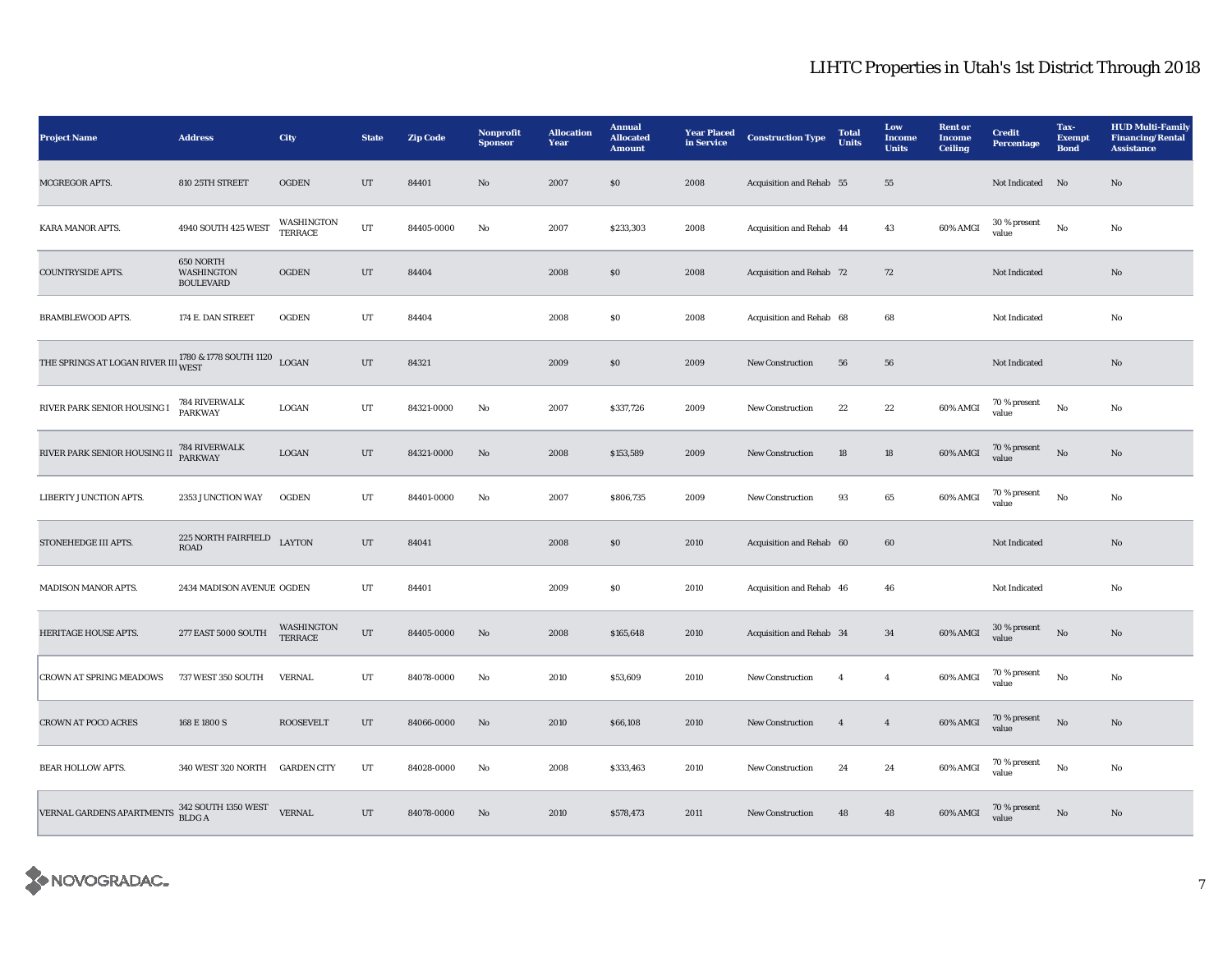| <b>Project Name</b>                                      | <b>Address</b>                   | <b>City</b>         | <b>State</b> | <b>Zip Code</b> | Nonprofit<br><b>Sponsor</b> | <b>Allocation</b><br>Year | <b>Annual</b><br><b>Allocated</b><br><b>Amount</b> | <b>Year Placed</b><br>in Service | <b>Construction Type</b> | <b>Total</b><br><b>Units</b> | Low<br>Income<br><b>Units</b> | <b>Rent or</b><br><b>Income</b><br><b>Ceiling</b> | <b>Credit</b><br><b>Percentage</b>   | Tax-<br><b>Exempt</b><br><b>Bond</b> | <b>HUD Multi-Family</b><br><b>Financing/Rental</b><br><b>Assistance</b> |
|----------------------------------------------------------|----------------------------------|---------------------|--------------|-----------------|-----------------------------|---------------------------|----------------------------------------------------|----------------------------------|--------------------------|------------------------------|-------------------------------|---------------------------------------------------|--------------------------------------|--------------------------------------|-------------------------------------------------------------------------|
| <b>ELMHURST APTS.</b>                                    | 2432 VAN BUREN<br><b>AVENUE</b>  | <b>OGDEN</b>        | UT           | 84401-0000      | No                          | 2009                      | \$13,908                                           | 2011                             | Acquisition and Rehab 15 |                              | 15                            | 60% AMGI                                          | Both 30% and<br>70% present<br>value | No                                   | No                                                                      |
| <b>CROWN AT BRIDGE CROSSING</b>                          | 295 WEST 100 NORTH MYTON         |                     | UT           | 84052-0000      | No                          | 2011                      | \$59,747                                           | 2011                             | <b>New Construction</b>  | $\overline{4}$               | $\boldsymbol{4}$              | 60% AMGI                                          | 70 % present<br>value                | $\rm No$                             | No                                                                      |
| <b>COTTONWOOD GROVE</b>                                  | 960 COTTON GROVE<br><b>DRIVE</b> | <b>BRIGHAM CITY</b> | UT           | 84302-0000      | No                          | 2010                      | \$1,000,000                                        | 2011                             | <b>New Construction</b>  | 56                           | 55                            | 60% AMGI                                          | 70 % present<br>value                | $\mathbf{No}$                        | No                                                                      |
| <b>COTTONWOOD GROVE II</b>                               | 880 WEST 575 SOUTH               | <b>BRIGHAM CITY</b> | UT           | 84302-0000      | No                          | 2011                      | \$1,000,000                                        | 2011                             | <b>New Construction</b>  | 56                           | 56                            | 60% AMGI                                          | 70 % present<br>value                | No                                   | No                                                                      |
| <b>ASHFIELD APTS.</b>                                    | 2711 WEST 450 NORTH TREMONTON    |                     | UT           | 84337           |                             | 2009                      | \$0\$                                              | 2011                             | <b>New Construction</b>  | 48                           | 48                            |                                                   | Not Indicated                        |                                      | No                                                                      |
| <b>WOODLANDS SENIOR</b><br><b>APARTMENTS</b>             | 441 EAST 900 SOUTH               | <b>BRIGHAM CITY</b> | UT           | 84302-0000      | $\mathbf{N}\mathbf{o}$      | 2011                      | \$653,961                                          | 2012                             | <b>New Construction</b>  | 47                           | $47\,$                        | 60% AMGI                                          | 70 % present<br>value                | $\rm No$                             | No                                                                      |
| <b>WINDSONG APARTMENTS</b>                               | 1575 S. STATE STREET             | CLEARFIELD          | UT           | 84015-0000      | No                          | 2011                      | \$363,404                                          | 2012                             | Acquisition and Rehab 60 |                              | 60                            | 60% AMGI                                          | 70 % present<br>value                | $\mathbf{No}$                        | No                                                                      |
| THE SPRINGS AT LOGAN RIVER IV 1609 SOUTH 1220 WEST LOGAN |                                  |                     | UT           | 84321-0000      | No                          | 2012                      | \$652,427                                          | 2012                             | <b>New Construction</b>  | 40                           | 36                            | 60% AMGI                                          | 70 % present<br>value                | $\mathbf{No}$                        | No                                                                      |
| RL COURTS APARTMENTS                                     | 511 GRAMERCY AVENUE OGDEN        |                     | UT           | 84401-0000      | No                          | 2012                      | \$422,691                                          | 2012                             | Acquisition and Rehab 64 |                              | 63                            | 60% AMGI                                          | 30 % present<br>value                | No                                   | No                                                                      |
| LIBERTY PEAK APARTMENTS                                  | 6407 LIBERTY PEAK<br><b>LANE</b> | PARK CITY           | UT           | 84098-0000      | No                          | 2013                      | \$658,399                                          | 2012                             | <b>New Construction</b>  | 150                          | 150                           | 60% AMGI                                          | 30 % present<br>value                | $\mathbf{N}\mathbf{o}$               | No                                                                      |
| BRIGHAM PLACE APARTMENTS                                 | 168 EAST 800 SOUTH               | <b>BRIGHAM CITY</b> | UT           | 84302-0000      | No                          | 2010                      | \$960,807                                          | 2012                             | <b>New Construction</b>  | 72                           | 72                            | 60% AMGI                                          | 30 % present<br>value                | No                                   | No                                                                      |
| MT. OGDEN SENIOR HOUSING                                 | 1450 LAUREL DRIVE                | <b>OGDEN</b>        | UT           | 84403-0000      | No                          | 2012                      | \$460,225                                          | 2013                             | <b>New Construction</b>  | 48                           | 48                            | 60% AMGI                                          | $70\,\%$ present<br>value            | $\mathbf{N}\mathbf{o}$               | No                                                                      |
| <b>CROWN AT KINGS PEAK</b>                               | 192 S 100 E 336-211              | <b>ROOSEVELT</b>    | UT           | 84066-0000      | No                          | 2012                      | \$46,583                                           | 2014                             | New Construction         | 3                            | $\sqrt{3}$                    | 60% AMGI                                          | 70 % present<br>value                | $\mathbf{No}$                        | No                                                                      |
| <b>GARDEN GROVE APARTMENTS</b>                           | 1155 E. 23RD STREET              | OGDEN               | $_{\rm{UT}}$ | 84401-0000      | $\mathbf{N}\mathbf{o}$      | 2014                      | \$154,733                                          | 2014                             | Acquisition and Rehab 20 |                              | 20                            | 60% AMGI                                          | Both 30% and<br>70% present<br>value | No                                   | $\mathbf{N}\mathbf{o}$                                                  |
| <b>IMAGINE JEFFERSON</b>                                 | 550 EAST 25TH STREET OGDEN       |                     | UT           | 84401-0000      | No                          | 2012                      | \$999,389                                          | 2014                             | New Construction         | 59                           | 50                            | 60% AMGI                                          | 70 % present<br>value                | $\rm No$                             | No                                                                      |